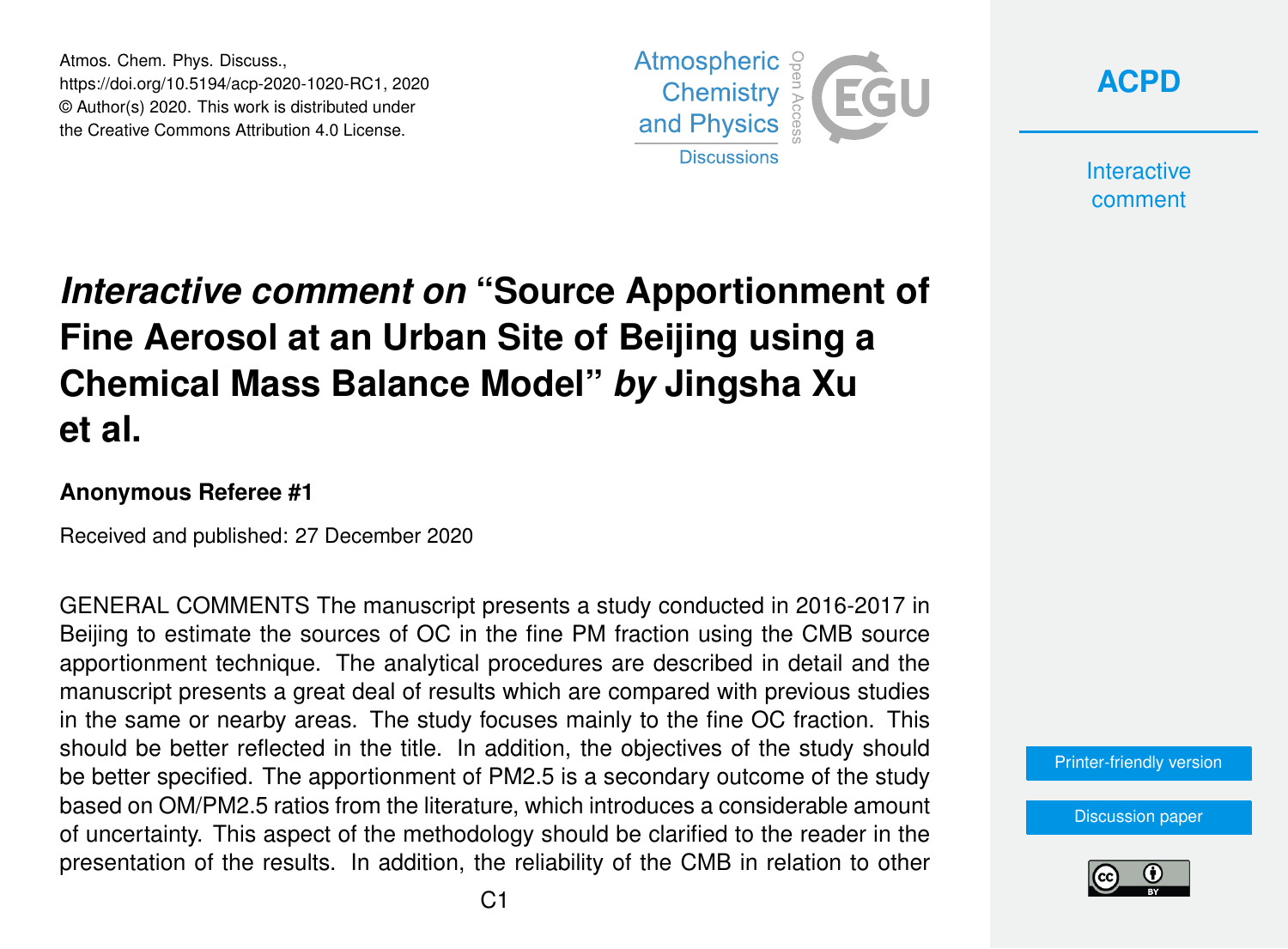source apportionment techniques should be better documented. Despite the number of samples (31 in winter and 34 in summer) is coherent with the CMB technique, it is quite limited to represent the variability of meteorological and emission situations in a complex situation like a megacity. Some of the presented results need more discussion to explain what is their relevance for the purposes of the study. For instance: What is the added value of comparing Beijing with a rural location? What is the importance of distinguishing between haze and non-haze days? The readability of the text could be improved by removing the repetition of data already presented in figures and tables. The conclusions should explain what is the added value of this study with respect to the previous knowledge on PM2.5/OC sources in Beijing. In addition, the authors should underline how the combination of two different approaches (CMB and PMF) contribute to obtain more complete/robust estimations.

SPECIFIC COMMENTS Abstract: the abbreviation SNA is not explained Abstract Line 46: this sentence is misleading as the CMB did not apportion any source of secondary OA. Line 73: This statement is not fully correct. At present, there are many numerical tests to support the decisions about the best solution in PMF. The citation here is out of date for this topic. Line 78: "composed" instead of "comprised". Line 80: Explain where. Line 86: Provide references about the reliability of CMB compared to other source apportionment methods. Line 99 and foll.: The list of source profiles is redundant here as it is mentioned in the methodological section. Line 111: Did you check if the number of samples is enough to describe the average conditions in the studied area? Line 137: Federal Reference Method of which country? Please, provide a reference. Line 142: EUSAAR2 method, a reference is needed. Line 215: How did you check that no relevant sources are missing? Line 215: The used source profiles should be provided as table (e.g. suppl. info). Did you check that the sources do not vary considerably within the sampling interval (e.g. winter, summer). Line 256 -257: The period does not match the one described in section 2.5 to compare the results of the two studies you have to align the two time windows. Line 260: What's the importance of distinguishing haze and non-haze and how was the threshold between the two defined? Line 280:

**Interactive** comment

[Printer-friendly version](https://acp.copernicus.org/preprints/acp-2020-1020/acp-2020-1020-RC1-print.pdf)

[Discussion paper](https://acp.copernicus.org/preprints/acp-2020-1020)